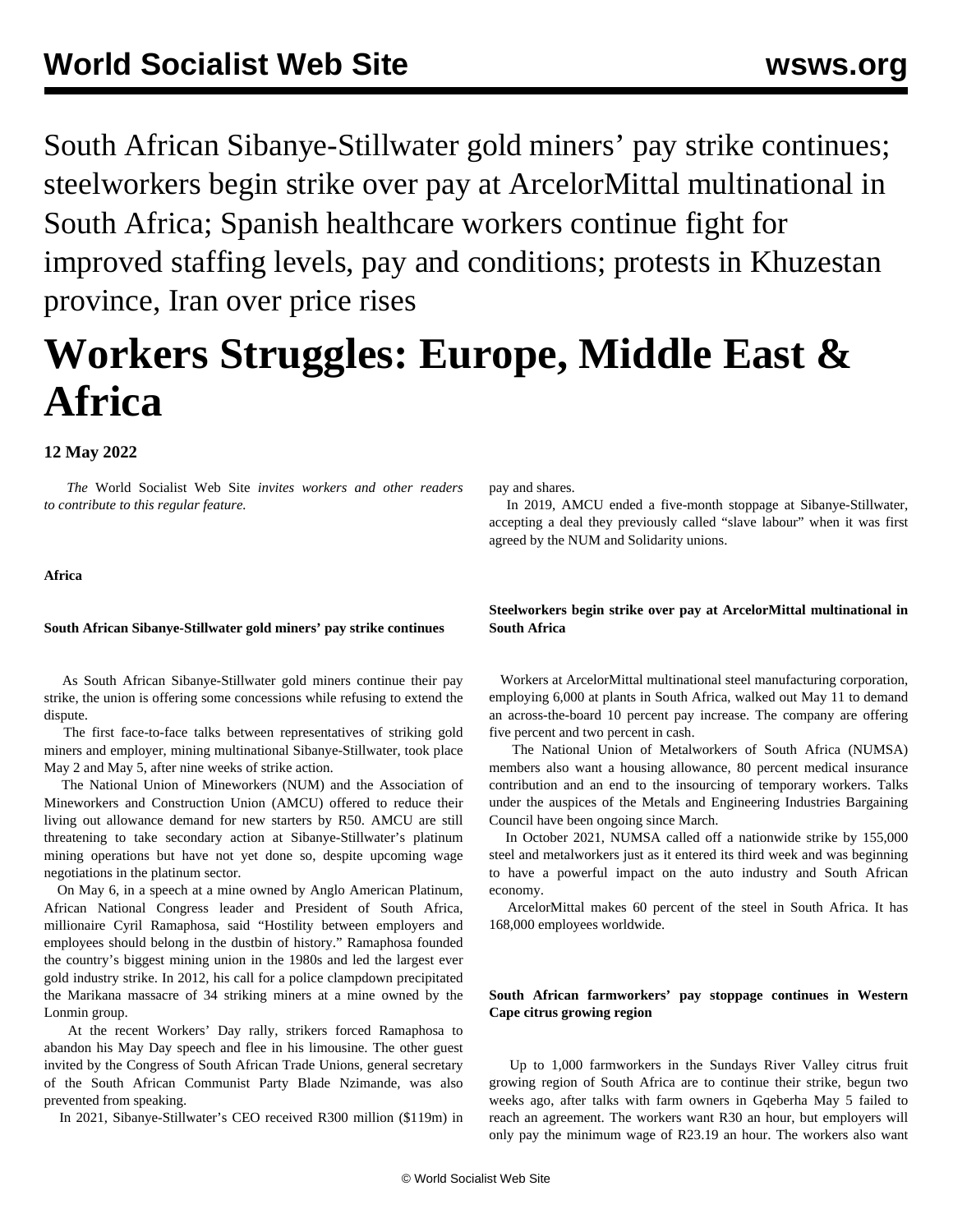citrus growers to employ more local people.

 The farmworkers, previously represented by the South African National Civic Organisation, have now established their own forum to lead the strike. They say that trade unions are too easily coerced into agreement with the growers.

 In previous weeks, protests turned angry and farm owners sought a court interdict to prohibit strikers coming near their farms. Since then, a farmworker was shot and killed by private security guards.

# **South African paramedics in Eastern Cape threatened with dismissal for refusing to work in unsafe conditions**

 More than 200 paramedics in Eastern Cape, South Africa were given dismissal notices from the provincial health department after stopping work the last three weeks.

 The National Education, Health and Allied Workers Union (NEHAWU) members face dismissal for going on an unprotected strike, but they say they are exercising their right to safety at work. The paramedics attend in uniform every day and wait at the workplace until their shift is over. However, they cannot perform their duties as their ambulances are illequipped and in poor condition.

## **South African bus workers in Pretoria stop work over pay and conditions**

 Fare collection workers employed at Xtremetec, a subcontractor for the city bus service provided by the City of Tshwane municipality in Pretoria, South Africa, stopped work May 11, and demonstrated at city bus stations over pay and conditions.

 The NUMSA members threaten further strikes in demand of an increased travel allowance, a night shift allowance, and medical cover with 80 percent paid by the company.

 On May 13, the workers will march to City Hall for a meeting with the municipality, the contractor and similarly affected workers from other city bus companies. Xtremetec blame the City of Tshwane for not paying them enough.

## **Farm workers from South African vineyards march to demand protection from pesticide exposure**

 Over 200 women farm workers marched to the Worcester Labour Department office in the Cape Winelands of South Africa on May 5, calling for a ban of 67 pesticides which are illegal in the European Union.

 The marchers, organised by the Women on Farms Project, also complain that vineyards are not complying with regulations on protective clothing, sending workers into the fields too soon after spraying and not giving them support when they become ill from pesticide exposure.

 The women asked the Department of Employment and Labour to ban the 67 pesticides, reform legislation on pesticide use, enforce existing legislation and regulations and hold farmers responsible when they break the rules.

## **Staff and students protest sackings of workers at University of South Africa**

 Students and employees at the University of South Africa demonstrated last week, blocking entrances into the main campus in Pretoria with cars and trees, after the university dismissed five workers who were also union officials.

 The NEHAWU members have been protesting for several weeks over pay increases and working conditions. The students joined the protests as they have their own grievances with the university.

## **Airport workers in Abuja, Nigeria strike over pay and conditions disrupting flights**

 Some flights at the Nnamdi Azikwe International Airport in Abuja and other Nigerian airports were disrupted on May 9, when airport workers began a two-day strike, later reduced by the unions to one day.

 The National Union of Air Transport Employees (NUATE) and the Amalgamated Union of Public Corporation Civil Service Technical and Recreational Services Employees called the "warning" strike to demand employers implement the Condition of Service (CoS) for their members in the agencies where the strikes were called. The CoS had not been implemented seven years after it was agreed, nor were union members paid the minimum wage brought in 2019.

The unions said their aim was not to stop flights.

 The other main impact of the strike was on offices such as the Nigerian College of Aviation Technology in Zaria, the Nigerian Airspace Management Agency and the Nigerian Meteorological Agency based in the international wing of Lagos Airport.

 All operations at these bodies were brought to a standstill, with the offices kept locked. One NUATE employee said "all the staff including the cleaners are all outside. The gates leading to the offices are locked with chains and padlocks." This meant no flights, local or international were possible.

 The unions claimed the strike was 100 percent effective and achieved their aims, although there are no indications of success in terms of improved pay or conditions.

#### **Nigerian lecturers to extend their strike by another 12 weeks**

 Lecturers in Nigeria are extending their strike by another 12 weeks due to the government's refusal to address their demands. The Academic Staff Union of Universities complained that the government is refusing to negotiate.

 The workers walked out on February 14 over salaries, the delay in release of revitalisation funds for universities and the adoption of new payroll software. Since then, the strike has been extended each time it is due to expire.

#### **Namibian road workers in Asab walk out over pay and conditions**

Workers employed by China Henan International Group-Chico on road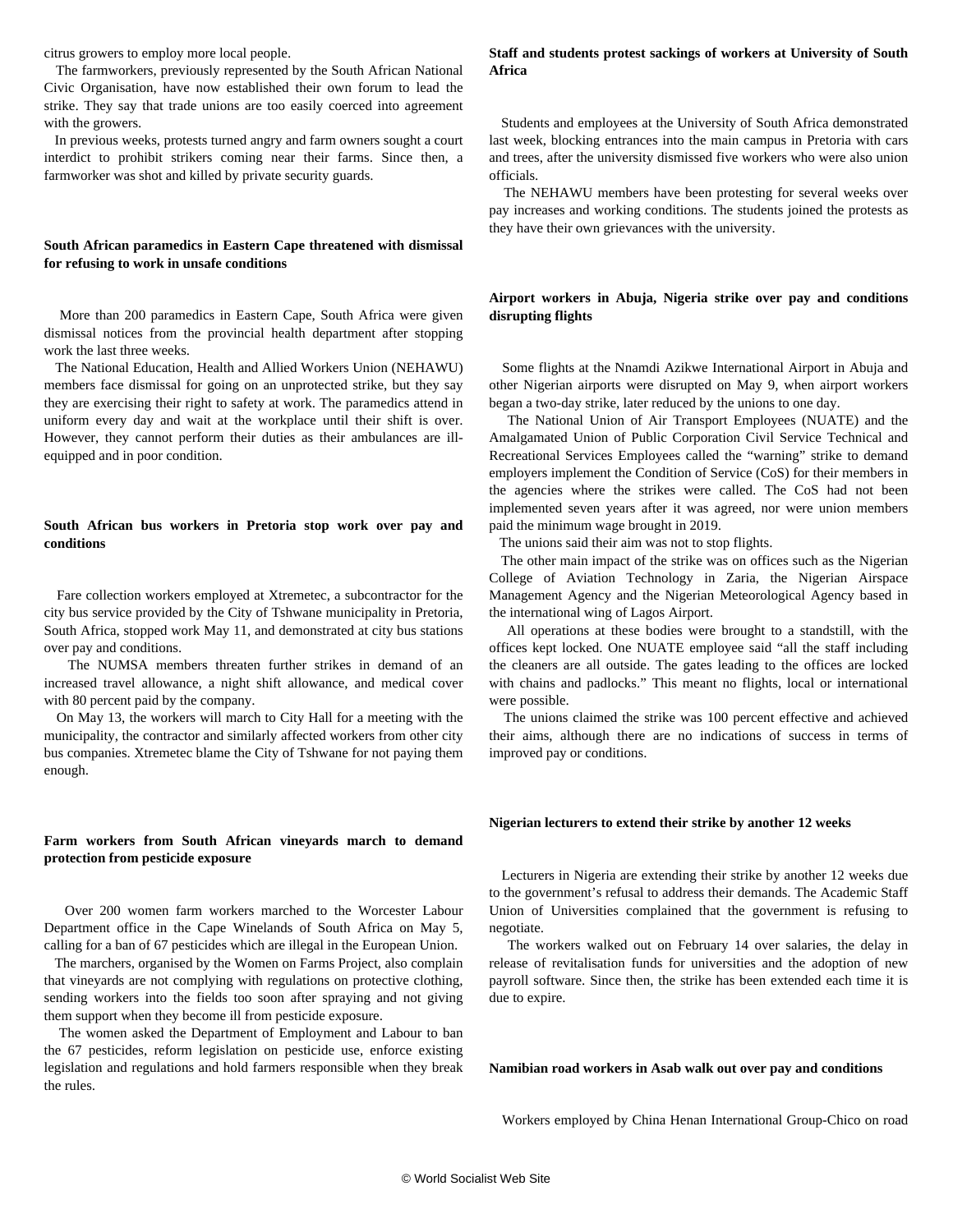construction in the Hardap and Kharas regions of Namibia downed tools indefinitely on May 5. The company refused to respond to a demonstration and petition handed in the last month.

 Workers are demanding a pay increase, better accommodation, provision of fresh water at the camp in Asab and adherence to safety guidelines. They also say they are threatened by managers with pay cuts or losing their jobs on a daily basis. They explained that the probation period is used to dismiss workers and keep only workers liked by managers. Due to mismanagement, the road is substandard.

 Management issued an ultimatum that workers must return to work by May 10 or face disciplinary action.

 The Metal and Allied Workers Union representative denied that the union called the strike. Shop stewards' chairperson Erwin April said the union was seeking a solution through negotiation.

#### **Ugandan science teachers strike over lack of pay rise**

 Science teachers in all government-funded secondary schools of Uganda have been on strike since May 9, to protest the government's failure to increase their pay in line with promises made last financial year.

 The union umbrella body Uganda Professional Science Teachers' Union (UPSTU) accused the government of reallocating the UGX 111 billion that was meant to finance the science teachers' pay rise.

 The UPSTU, with 16 or more sub-regions, said it will continue the strike until the Ministry of Public Service gives way. Teachers refuse to go back to their jobs until their pay is increased, and say they will not be satisfied again with empty promises.

#### **Europe**

## **Spanish healthcare workers continue widespread fight for improved staffing levels, pay and conditions, while unions work to shut it down**

 Healthcare workers throughout Spain continue a wave of strikes in defence of staffing levels and services, as well as the pay and conditions in the sector. The unions, however, suspended many walkouts on the promise of "negotiations."

 In Madrid on Tuesday, healthcare workers began an indefinite strike against the abuse of temporary contracts, which are widespread in the Spanish healthcare system. They were due to walk out on Monday, but the government claimed this did not comply with the statutory notice period.

 The delay was not the only strike-breaking measure, as the local government imposed high "minimum service" requirements, requiring at least half normal services to be provided across the system, and for many areas to run as normal. Despite this onerous requirement, Madrid's Ministry of Health announced that almost 10 percent of workers in the affected areas joined the strike in the morning, and a further three percent in the afternoon.

 Most of the unions representing Madrid healthcare workers, including the largest national unions the Workers' Commissions (CCOO) and General Workers' Union (UGT), reached an agreement almost immediately with the local government. According to *Europa Press* the deal would move 9,577 workers to permanent contracts, including 1,600 doctors, decided by a "merit competition." Only the smaller Amyts union and two others representing workers on insecure contracts rejected the offer, and stoppages and protests continued.

 Another indefinite strike in Ciudad Real of "home help" workers who assist those with disabilities or complex healthcare needs living at home resumed again on Wednesday, after it was suspended by the CCOO and UGT last week "as a sign of good faith," in the words of *Europa Press.* Workers are fighting against low pay and widespread abuse of parttime and precarious contracts. As in Madrid, minimum service requirements of 50 to 100 percent were imposed.

# **Indefinite strike of workers in daycare centres in Navarre, Spain over working conditions and staffing**

 Workers in daycare centres in the Spanish autonomous community of Navarre continue an indefinite strike begun nearly two weeks ago on May 2, demanding improved working conditions and child-staff ratios, and opposing widespread precarious contracts.

 The Platform 0-3 Navarra, which called the strike, told *Europa Press* participation was high considering many workers were banned from walking out by the imposition of a 100 percent minimum service requirement. Around 2,500 people joined a rally in Pamplona on Saturday, at which the Platform called for the Navarrese government to negotiate.

#### **Metalworkers strike in A Coruña, Spain**

 On Thursday, metalworkers in the Spanish city of A Coruña joined the second of four one-day strikes called by the CCOO, UGT and Galician Union Confederation to demand a new collective agreement, after denouncing the employers' association for "not trying to negotiate."

 A previous 24-hour stoppage took place on Thursday last week, and the unions reported a large follow-up among the 16,000 workers called to join.

 The final two planned walkouts in A Coruña are on May 18 and 19, while metalworkers in the Basque province of Álava will also walk out on the first of three 24-hour strikes on May 18. In Barcelona, the CCOO and UGT also threatened to call a strike of 300,000 metalworkers if the employers' association does not apply a clause in the collective agreement for 2022 to increase the pay rise from 2.5 percent to 6.5 percent to match inflation.

#### **Italian teachers join national strike against new law on recruitment**

 On May 6, teachers throughout Italy joined a strike and demonstrations against a new law on recruitment, which does not address many grievances of workers in schools.

 The stoppage was called by the smaller, syndicalist unions following protests called by Italy's largest unions on May 1, when they denounced the law for neglecting precarious workers. The larger unions also called a strike on May 30, *ANSA* reported, criticising the reform for lengthening the training period and costing teachers an average of 2,500 euros over 10 years.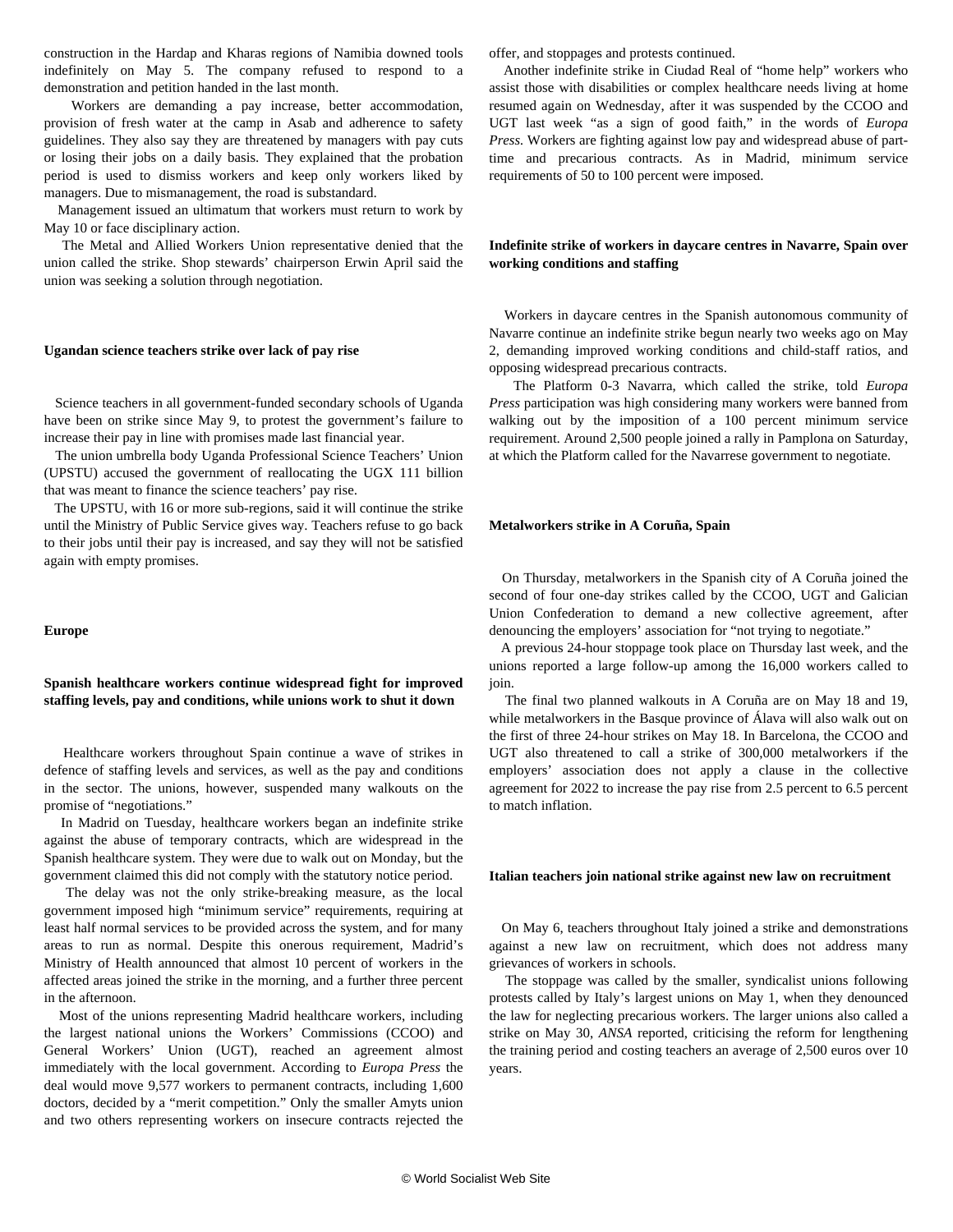## **Italian metalworkers in Taranto hold 24-hour strike to demand job protection**

 Metalworkers in the Italian city of Taranto held a 24-hour strike last Friday, called by the unions in the sector to demand the government and employers come up with a plan to revitalise the industry, safeguard jobs and raise safety standards.

 According to *ANSA*, the Acciaiere d'Italia group already established a fund to restructure its operations, which would affect 3,000 workers, mostly in Taranto.

# **Workers in German daycare centres continue strikes during collective bargaining**

 Following warning strikes by thousands of workers in municipal services throughout Germany last week, including social workers and workers in schools. daycare centres and disability services, a further walkout took place on Thursday.

 The United Services Union called a stoppage of daycare centres for the day as part of its collective bargaining negotiations, as well as protests on Wednesday to demand improvements in pay, working conditions and staffing levels for the 330,000 workers in the sector.

# **Strike of municipal workers called off in Corlu, Turkey after narrow vote to accept pay offer**

 A strike by municipal workers in Corlu, Turkey scheduled to begin on Thursday, was called off at the last minute after workers narrowly voted to accept the municipality's pay offer.

 The *DHA* news agency announced the deal was accepted in a vote of 306 against 276 but did not give any details on the agreement. The Municipal Labour Union members voted in April by 77 percent to strike, but the union did not call a day's stoppage, continuing negotiations with the municipality which repeatedly rejected its offers. The union told *DHA,* "We would have gone on strike if [the vote on the deal] were the other way around."

## **Workers at Georgian mineral water bottling plant protest layoffs and imposed contracts**

 On May 5, 49 workers at the Borjomi mineral water company in Georgia were fired during a shutdown of production. *First Channel* reported that workers had not agreed to the new employment contracts, which the company claims are necessary due to financial difficulties.

 According to the *Caucasian Knot*, the new contracts eliminate bonuses and cut overtime pay. Workers protested in front of their workplaces, opposing the sackings and the new contracts. The unions at Borjomi threatened a strike of the 400 workers, but only if they do not reach an agreement with the employer after three weeks of mediation.

 Borjomi workers held a strike over pay cuts last year, saying that the company's cuts and high inflation reduced their real pay by 50 percent.

## **French high school students and teachers protest deportation of classmate**

 Over 100 students and teachers at a high school in the French town of Guéret protested on May 5 against the deportation of one of their classmates, *France Bleu* reported.

 The student, Cécilia, who has attended the school for three years since she arrived in France from Gabon, was ordered to leave French territory, leaving behind her mother and younger sister to return to a country with which she has no ties.

 Her classmates protested with signs calling for her to be allowed to stay, and one told *France Bleu,* "There is a famous double standard: we welcome Ukrainians with open arms, which is completely right, but on the other hand, we forsake a student who is two weeks away from passing the bac."

#### **Strike of night service London underground rail workers to widen**

 The current strike by London Underground train drivers on the Central and Victoria lines each Friday and Saturday evening is due to widen. From Saturday May 22, drivers on the Jubilee line will also take part.

 The Rail, Maritime and Transport (RMT) union members are opposed to the way drivers are rostered to the night service. Previously there was a dedicated team of drivers employed on the night service, but when it was restarted London Underground rostered all current drivers for the service.

 The ongoing action, which started in December last year, is mandated until June 19. A ballot to renew the action is under way. The result should be known in early June.

 Around 40,000 RMT members are currently balloting over attacks on jobs, pay, terms and conditions as part of the Johnson government's Great British Railways re-privatisation project. The ballot closes May 24.

#### **Scottish train drivers to ballot over pay**

 The train drivers' union Aslef says it will ballot its members working for ScotRail. ScotRail was recently taken into public ownership. The drivers are seeking a pay rise above the recent 2.2 percent increase offer from ScotRail.

#### **Maintenance engineers on UK rail line strike over pay**

 Maintenance engineers employed by Alstom on the C2C rail line running between London and Southend in England were on strike Monday. Further strikes are planned for May 13, 16, 20, 23, 27, 30 and June 3.

 The Unite union members voted by a 95 percent majority to strike. They are protesting a 2.5 percent pay offer, the removal of on-call payments and staff travel permits among other issues.

French-owned Alstom made a €172 million profit in 2021 and has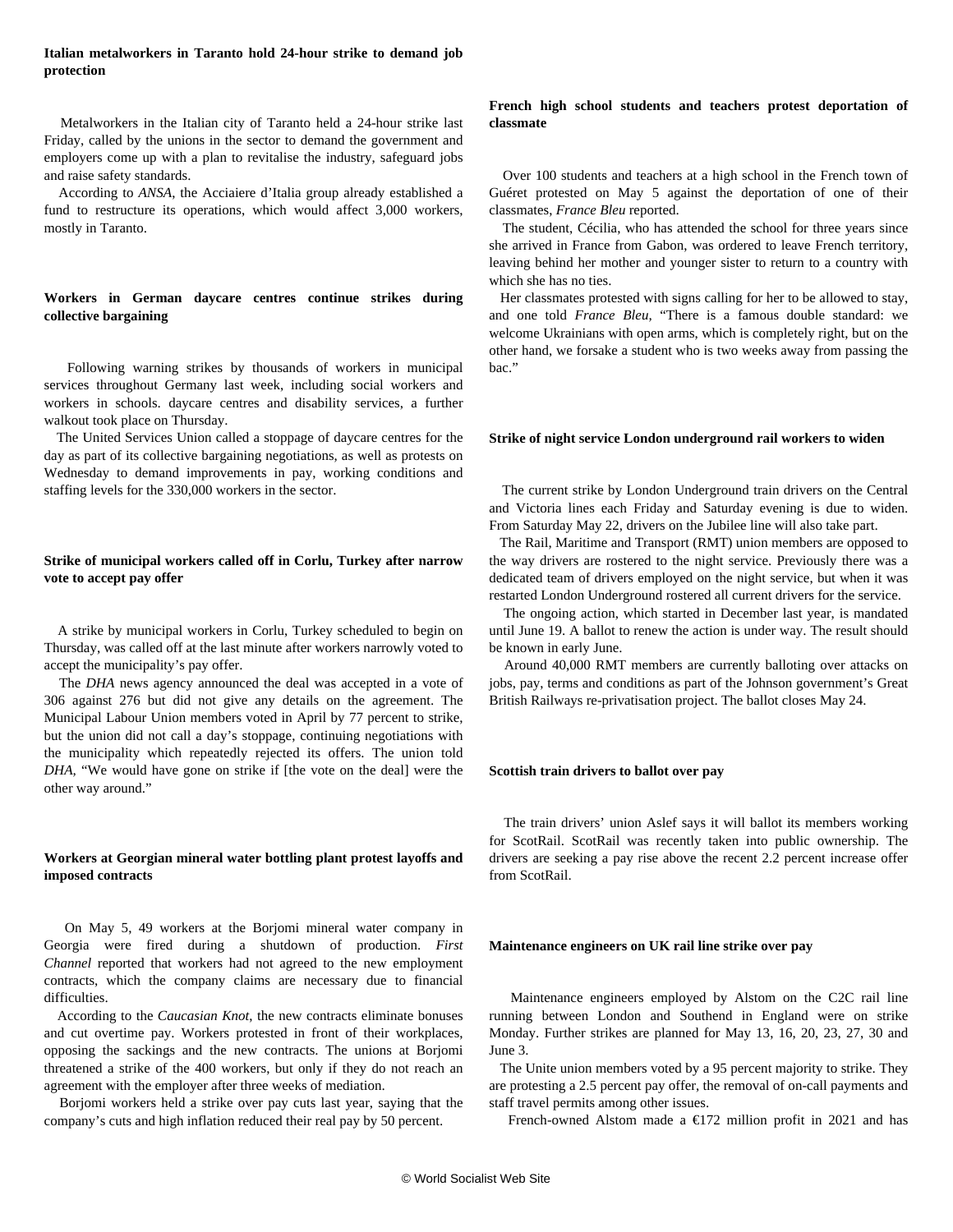awarded its managers a 10 percent rise.

## **Strike of auto component warehouse workers in Oxford, England after pay offer rejected**

 A strike by around 200 UK workers employed by logistics firm Rudolph & Hellmann at the Oxford Mini plant began Tuesday, with further strikes planned for May 12, 17 and 19. They are employed as warehouse staff and shunter drivers. Their action will affect production of Minis at the BMW factory.

 Stoppages planned by Unite union members for April 26, 28 and May 4 and 6 were postponed after the employer made a new offer. In a ballot with a 98 percent turnout there was a 91 percent majority to reject the offer.

# **UK street cleaners and refuse collectors in Rugby extend strike over pay**

 The strike of refuse lorry drivers, loaders and street cleaning staff in Rugby working for Conservative-controlled Rugby council in England, begun April 26 and due to end May 10, has been extended until June 15.

 The Unite union members are low paid. Street cleaners begin at £17,100 a year, rising to £19,200 after five years, while loaders begin at £19,200, rising to £21,300 after five years. The Heavy Goods Vehicle (HGV) drivers start at £21,300, reaching £23,400 after five years.

 An ITV News website article of April 26 reported that some of the workers must resort to food banks to get by. Also, the council would not pay above the nationally agreed 1.75 percent rise.

# **Strikes by teachers at London school over cancellation of talk by author**

 Teachers at the John Fisher Catholic state school in Croydon, London are continuing a series of strikes begun in April. They held a two-day strike last week, and began a three-day strike Tuesday.

 The National Education Union (NEU) members are protesting the actions of the Southwark Archdiocese (catholic church area body). The Archdiocese intervened to cancel a planned talk at the school by author Simon James Green, who writes books for young adults featuring gay characters. The Archdiocese also sacked several school governors who were in favour of inviting the author.

 The teachers are demanding the reinstatement of the governors and that the invitation to Green to speak to be reissued.

# **Union ignores strike vote by teachers in Northern Ireland who begin programme of industrial action short of a strike**

 Teachers in Northern Ireland began a programme of industrial action short of a strike on Monday over pay and workload.

The NASUWT union members are protesting a two percent pay offer

and increasing workloads. Teachers received two percent in 2019/20, and again in 2020/21.

 The NASUWT members voted by a 100 percent for the action short of a strike. The union ignored an 80 percent strike vote. The action will include refusing to cover for absent colleagues, invigilate exams, respond to emails and text message during the lunch break or outside school hours and carry out bulk photocopying. From May 9, teachers will not attend more than one parents' evening or cooperate with school inspections.

### **Sixth form college teachers in Croydon, south London strike over pay**

 Teachers at Coulsdon sixth form college in Croydon, south London, were to walk out for two days this week.

 The NEU members are protesting the college management's decision not to honour nationally agreed pay terms. They voted by a 95 percent majority for the stoppage. A three-day walk out is planned for next week if college management do not recant.

## **Further stoppages by teachers at London school strike against bullying, poor working conditions and pay**

 Teachers at Walthamstow Primary Academy in Waltham Forest in the UK capital began a programme of nine days of stoppages this week, consisting of three days each week for the next three weeks.

 The NEU members are protesting poor working conditions and bullying by management, and claim they are wrongly underpaid. They held previous strikes over the same issue.

# **Academic staff at London's Queen Mary University 10-day strike over docking of pay for industrial action**

 Academic staff at Queen Mary University in the UK capital began a 10-day strike on May 5.

 The University and College Union (UCU) members are protesting the threat by the university management to dock 100 percent of pay for lecturers involved in action short of a strike. The strike will be followed by a boycott of marking student scripts.

## **Lecturers at Richmond UK college to strike after fire and rehire threat**

 Teaching staff at Richmond upon Thames college in England are set to strike over fire and rehire threats from college management. The new contracts management want to impose would mean 10 days less leave.

 The UCU members voted by a 97 majority to walk out. The college plans to fire all 127 staff and then rehire them on the inferior contracts. The strike is set to take place May 23-27. This would be followed by action short of a strike. The teaching staff at the college, as at other colleges, are paid up to £15,000 less a year than teachers with similar experience in nearby secondary schools.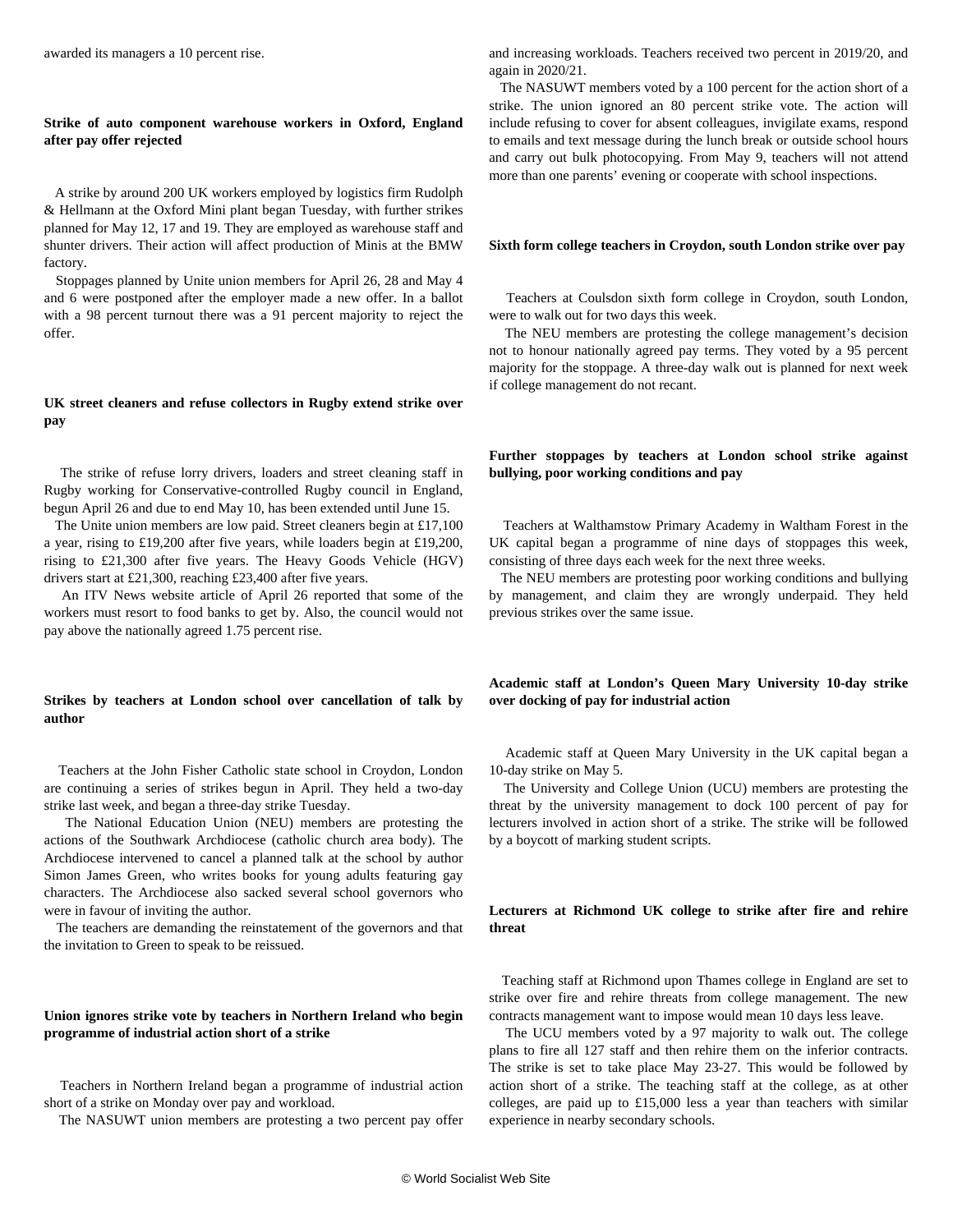## **Strikes announced of workers at Caterpillar in Northern Ireland over pay**

#### **Teachers in Dundee, Scotland to strike over faculties plan**

 Teachers across Dundee announced a walk out on June 22. They are opposed to plans by Dundee council to get rid of specialist principal teachers. Instead, a faculty system would be brought in grouping subjects together with a curriculum leader. Such faculties are in place in most councils across Scotland.

 The Educational Institute of Scotland members voted by an 88 percent majority to take the action.

# **Workers at Sandwell Leisure Trust in English Midlands strike over pay**

 Around 300 workers employed at nine leisure centres run by Sandwell Leisure Trust, in the English Midlands held a one-day stoppage Tuesday over pay.

 The Unite, GMB and Unison union members were fired and rehired in March 2021, when the trust removed the workforce from national pay terms that apply to local government staff.

 Sandwell Leisure Trust, an independent company with charitable status, runs the leisure centres on behalf of Sandwell Metropolitan Borough council.

# **Unofficial walkout of refuse and maintenance workers in Hertfordshire, England against bullying**

 Around 100 UK refuse, recycling and maintenance workers employed by Spanish-based waste management company Urbaser walked out Tuesday, protesting against alleged bullying by a manager. Urbaser is under contract to Welwyn Hatfield Borough council.

 The Unite union members accused a manager of sexist and racist behaviour. Around 40 workers signed a grievance letter protesting the manager's behaviour. Following the grievance, the company suspended the manager, but the workers learned Tuesday that he was due to return to work this week, prompting the unofficial walkout.

#### **Strike by workers at Hackney council in London over pay offer**

 Around 200 workers employed by Hackney council in London held a three-day strike last week, following a three-day stoppage the week before.

 The Unite union members work in refuse collection, building services and transport for special needs and the disabled. They oppose the nationally set Local Government Association pay offer of 1.5 percent, and up to 2.75 percent for those on the lowest pay grades. The offer is a cut in real terms on top of 11 years of pay freezes, which leaves council workers around 22 percent worse off in spending power. The workers are demanding as a minimum a 10 percent rise.

 On Tuesday, the Unite union announced a further four weeks of strikes by workers employed by heavy construction machinery manufacturer Caterpillar in Northern Ireland over pay. The workers already carried out four weeks of strikes. Caterpillar has sites at the Springvale business park in Belfast and at Larne.

 The Unite members rejected the company's unacceptable pay offer predicated on compulsory overtime. According to the Unite union, Caterpillar was offering bonuses to office workers from other locations to cross picket lines and continue production.

 US-based Caterpillar recorded surging profits last year after COVID-19 measures were abandoned, with cash reserves of around £7 billion, paying out £1.75 billion to shareholders.

## **Pay strike of bus workers in Northern Ireland is back on following suspension**

 Bus workers at Translink in Northern Ireland will walk out for seven days from May 17. A week-long strike planned to begin April 25 and a one-day stoppage on May 6 were suspended by the GMB and Unite unions after the company made a new offer. The workers, who work as drivers, cleaners and shunters, rejected the offer.

 The initial pay offer was for three percent, but this was increased and subsequently rejected. The unions have put in a pay claim below six percent.

# **UK component delivery drivers employed by logistics firm DHL set to strike over pay**

 Dozens of UK delivery drivers employed by logistics firm DHL, under contract to deliver component parts for heavy construction machinery manufacturer JCB, are set to strike.

 The GMB members voted by a 96 percent majority to walk out, with dates set for May 23 and 24. They rejected a five percent pay offer the company tried to impose.

## **Thousands of UK supermarket workers indicate willingness to take industrial action over pay**

 Around 8,000 workers employed by UK supermarket giant Asda voted by a 95 percent majority in a consultative ballot in favour of balloting for industrial action.

 The GMB members work as drivers, warehouse and clerical workers for the supermarket. Asda is trying to force through a pay deal which includes an attack on sick pay entitlement. The sick pay scheme was introduced in 2012 in recognition of the stress and musculoskeletal problems caused by higher pick rates of the staff.

 The GMB has not announced any immediate action, only that it will meet with members to discuss what to do next.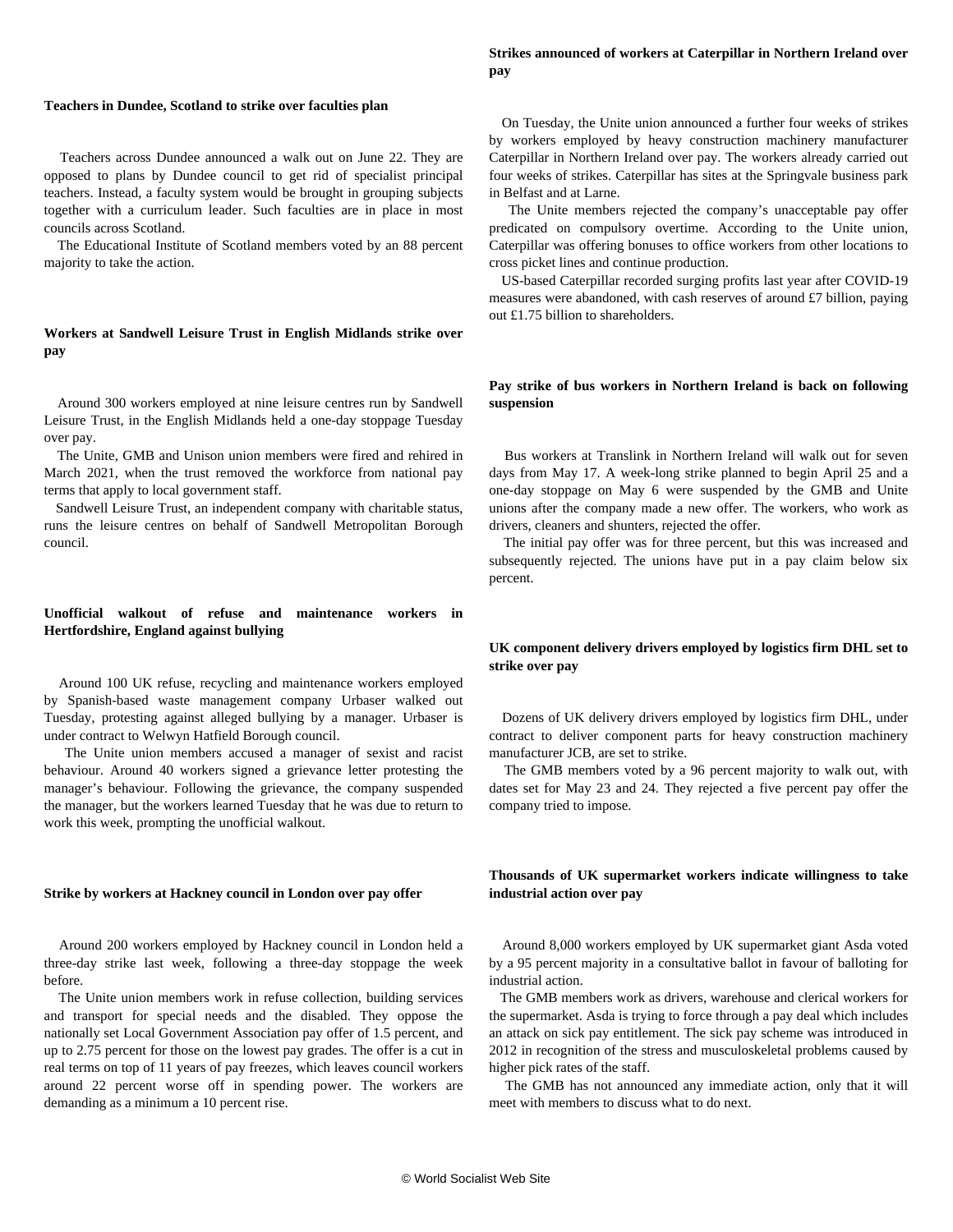#### **Strike ballot of refuse collectors on UK Isle of Wight**

 A ballot of refuse collectors on the Isle of Wight, off the southern English coast, began on Friday and closes May 27.

 The GMB union members are employed by outsourcing company Amey which provides refuse collection for the Isle of Wight council. According to the GMB, the pay rise offer from Amey only amounts to the pay given to trainee refuse collectors on the mainland.

 The union reports that some workers were told if they wanted better pay, they should travel to the mainland.

#### **Workers at Norwich city council in England to ballot over pay**

 Around 200 UK workers employed by Norwich City Council's wholly owned Norwich City Services Ltd are to ballot for industrial action.

 The Unite union members who work as grave diggers, in-house maintenance, parks maintenance and street cleaners rejected a 4.2 percent pay offer in a consultative ballot.

### **UK care home workers in Bristol ballot over pay and conditions facing fire and rehire threat**

 Staff working as care workers, nurses and other staff employed by St Monica Trust at four care homes in Bristol are balloting for industrial action.

 Under the threat of "fire and rehire," management want to amend shifts and reduce rates of pay for sickness and unsocial hours of the Unison union members. It would mean them losing up to £300 a month.

#### **UK police civilian staff vote to accept pay offer**

 UK civilian police staff voted by an almost two-thirds majority to accept a pay offer for the period September 2021 to August 2023.

 The offer accepted by Unison union members falls well below the current rate of inflation.

#### **Transport staff at London hospital protest over new work rota**

 Workers employed as ambulance care assistants and in patient transport for Barts Health NHS Trust held a protest outside Newham hospital in east London on Tuesday.

 The GMB members accuse management of trying to impose a new rotating shift pattern. The workers plan to protest at other Barts Health trust sites, including Whipps Cross hospital and Canary Wharf health centre.

#### **Ancillary staff at University College London to protest over pay and**

**conditions**

 Outsourced staff working as cleaners, porters and security staff at University College London (UCL) are demanding the same terms and conditions as staff directly employed by UCL.

 The Independent Workers' Union of Great Britain members will hold a protest at Malet Place on May 26 at 5 p.m.

**Middle East**

#### **Protests in Khuzestan province, Iran over price rises**

 Protestors took to the streets of the cities of the Khuzestan province in Iran on May 6-7. Cities involved included Ahvaz, Baghmalek, Izeh and Susangerd. They were protesting the steep rise in prices for essential basics, particularly bread.

 On May 7, cattle farmers held protests outside provincial agricultural departments in several cities including Arak, Isfahan, Keman and Yazd. They were protesting the high cost of cattle feed and other products.

 Last week, the Iranian government closed down internet access in Khuzestan province in response to growing protests over living conditions. The denial of access is filtered so businesses and government bodies are not affected. This week the Iranian government widened the denial of access to the internet to the whole country.

 In May, Iranian President Ebrahim Raisi announced he was going to cut back the bread subsidies the Iranian poor rely on. A limited number of digital coupons will be made available to purchase bread, but otherwise they will have to pay the full market price.

 The rise in world food and fuel prices has exacerbated Iran's already difficult financial position resulting from ongoing US sanctions.

#### **Strike of delivery workers over pay in Dubai, United Arab Emirates**

 Following a strike of hundreds of fast-food delivery drivers working for Deliveroo in Dubai on May 1, fast-food delivery workers employed by Talabat walked out on May 9.

 Talabat is the Middle East operation of German food delivery company Delivery Hero. The Talabat workers organised the walkout via social media. They were demanding an increased rate for deliveries. They are currently paid \$2.04 per delivery. Talabat employs foreign workers, mainly from Asia and Africa. Their expenses have shot up, especially their fuel costs.

 Following the walkout of Deliveroo delivery drivers, the company was forced to increase the rate per delivery from \$2.04 per delivery to \$2.79.

 Striking in Dubai is illegal, so the action of the delivery workers took courage.

#### **Strike of Moroccan contractual teachers over job security**

 Contractual teachers in Morocco began a week's strike Monday. They are protesting lack of job security. The teachers have been taking